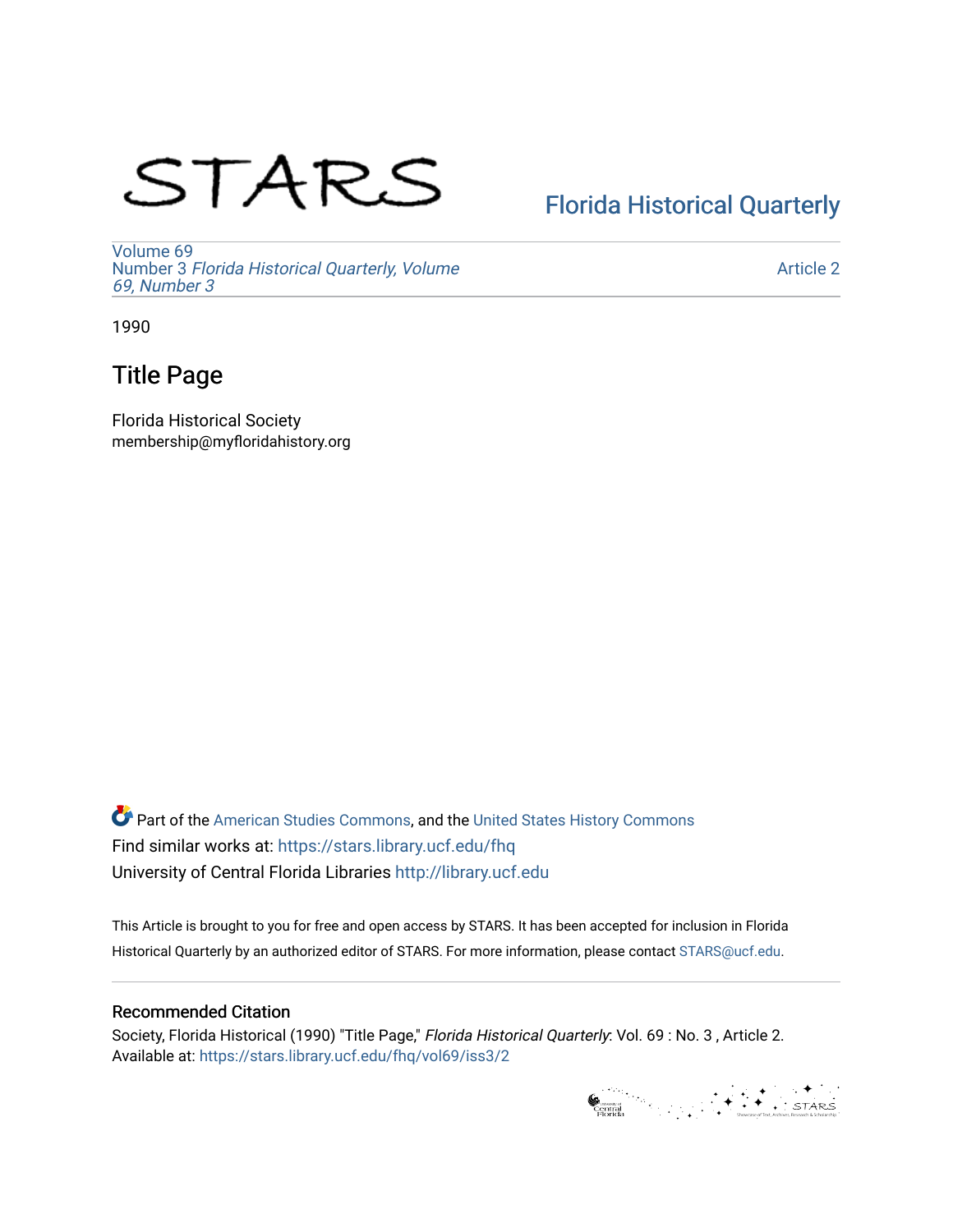#### Society: Title Page

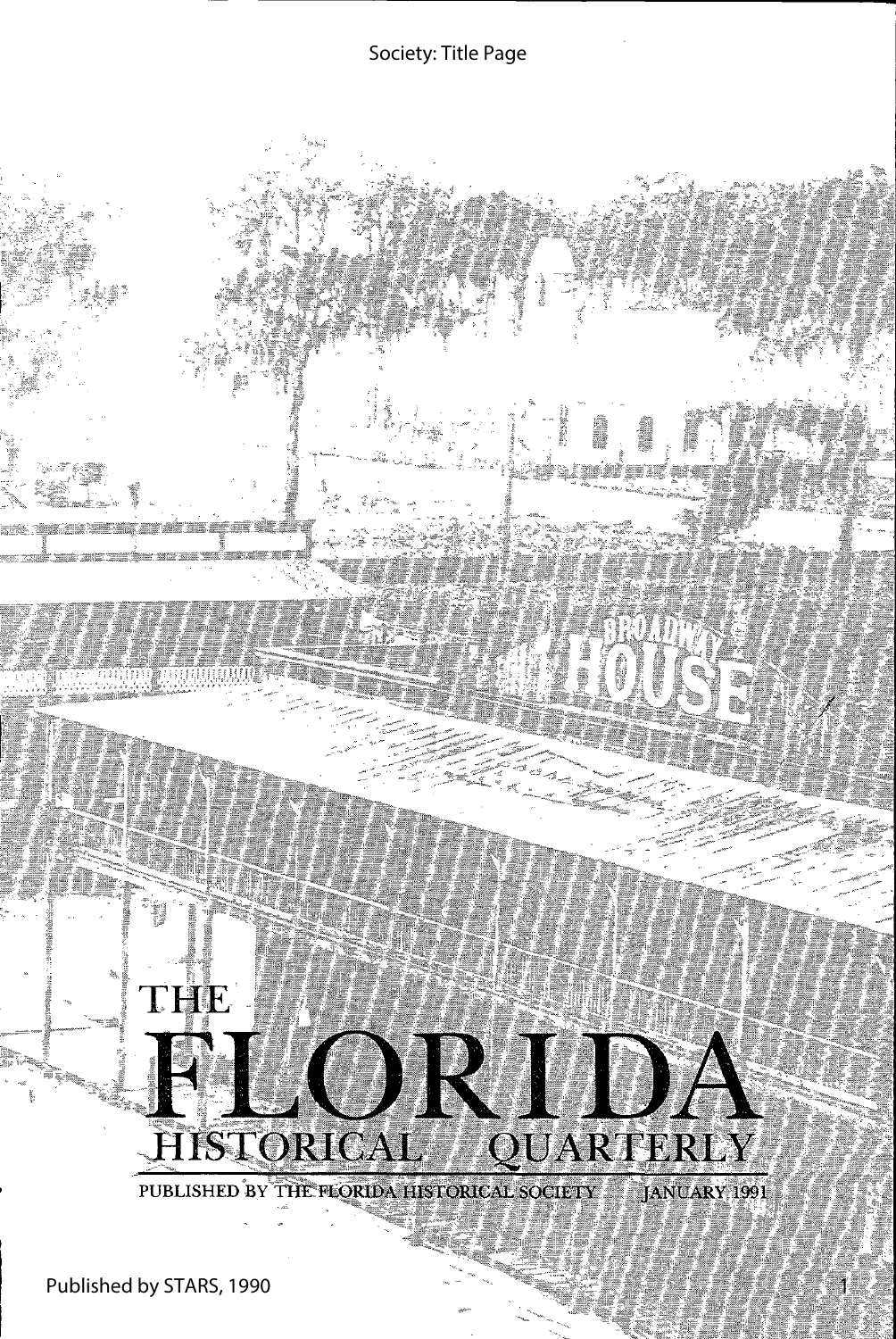#### COVER

Broadway, the main street in Kissimmee, ca. 1880s. The Broadway House was a local hotel; the Presbyterian church and manse are behind it on Church Street. *Photograph from the collection of Dena E. Snodgrass, Jacksonville.*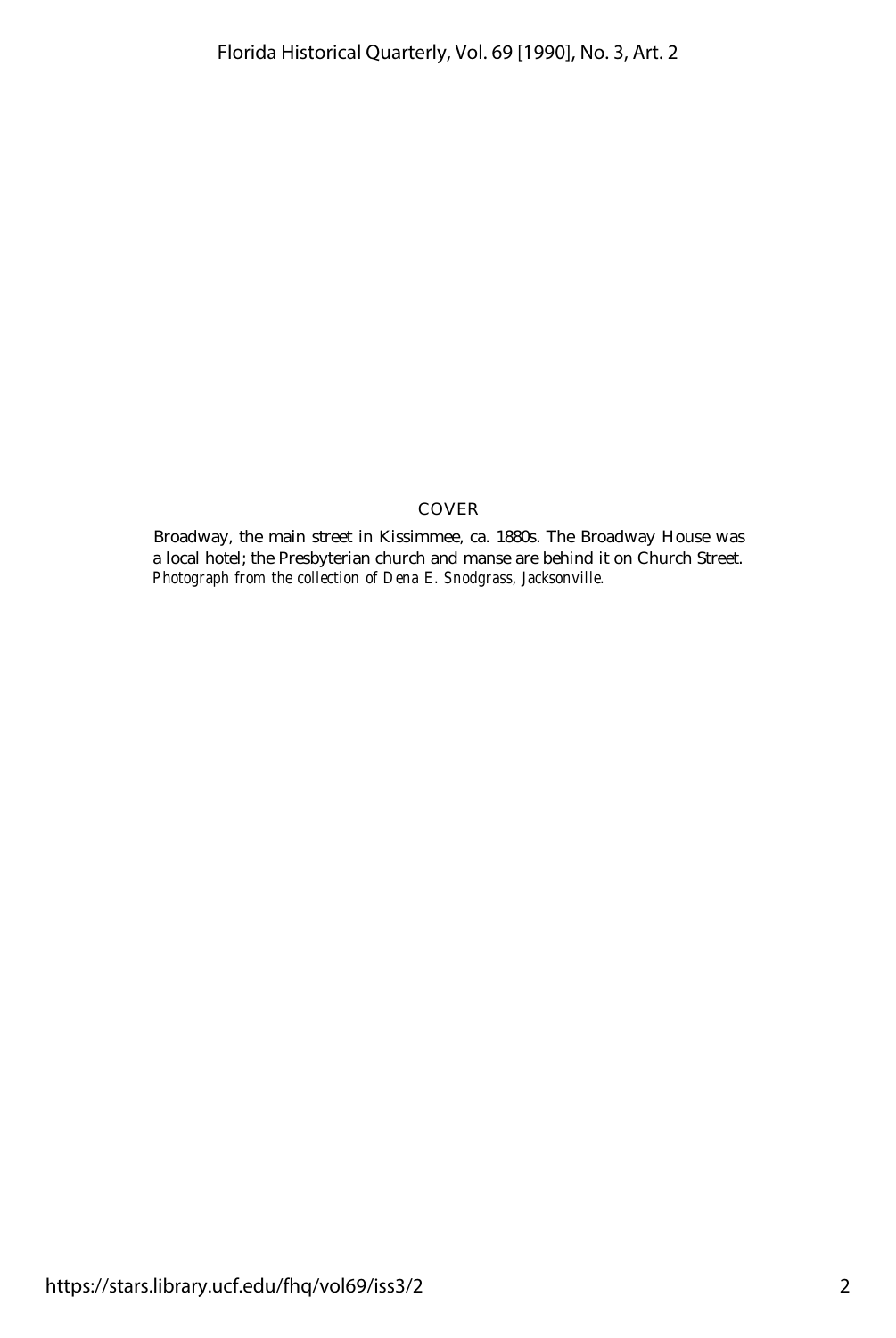



THE FLORIDA HISTORICAL SOCIETY

#### COPYRIGHT 1991

by the Florida Historical Society, Tampa, Florida. The *Florida Historical Quarterly* (ISSN 0015-4113) is published quarterly by the Florida Historical Society, University of South Florida, Tampa, FL 33620, and is printed by E. O. Painter Printing Co., DeLeon Springs, Florida. Second-class postage paid at Tampa and DeLeon Springs, Florida. POSTMASTER: Send address changes to the Florida Historical Society, P. O. Box 290197, Tampa, FL 33687.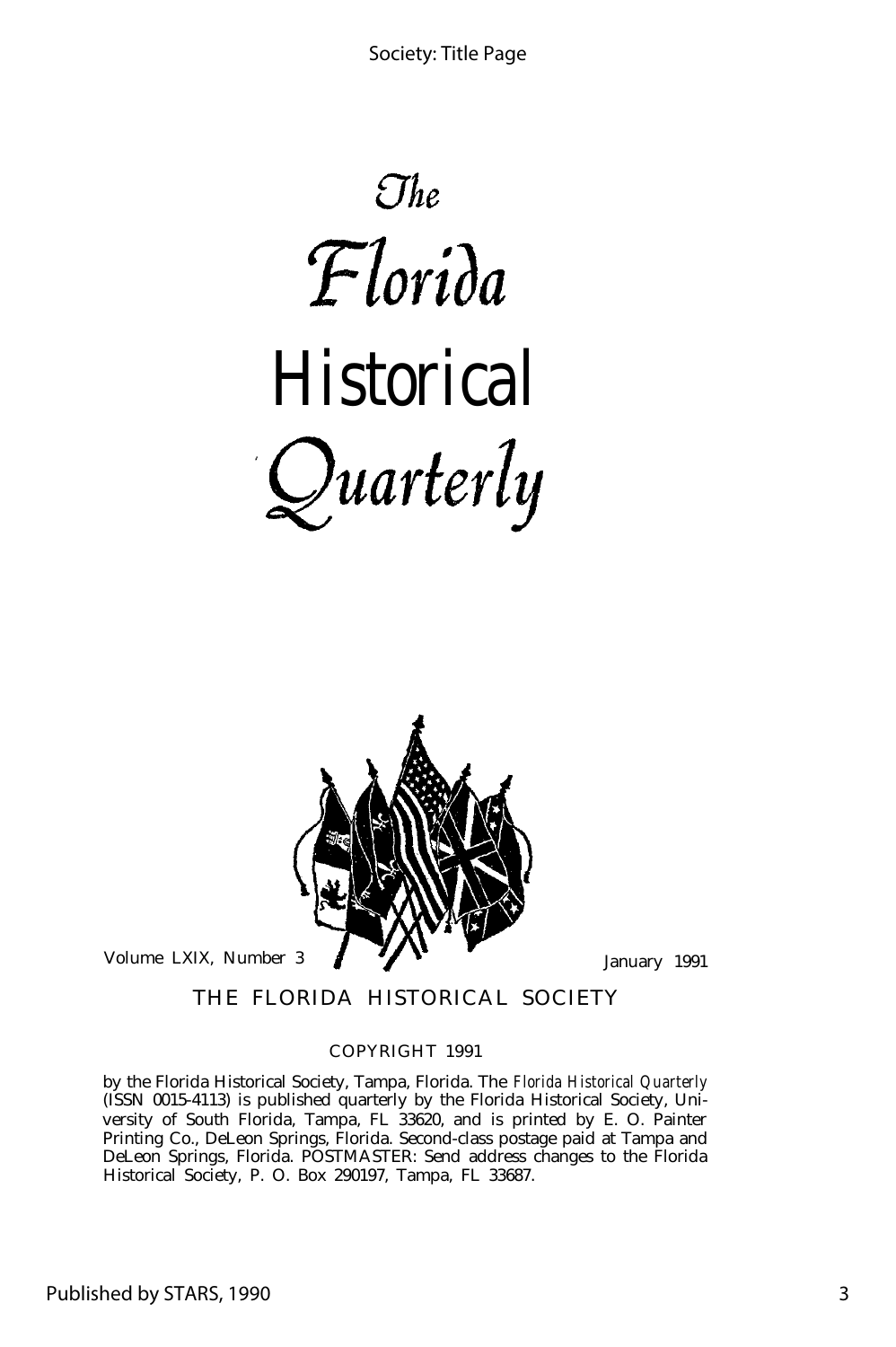#### **THE FLORIDA HISTORICAL QUARTERLY**

Samuel Proctor, *Editor* Canter Brown, Jr., *Editorial Assistant*

*EDITORIAL ADVISORY BOARD*

| David R. Colburn   |
|--------------------|
| Herbert J. Doherty |
| Michael V. Gannon  |
| John K. Mahon      |
| Joe M. Richardson  |
| Jerrell H. Shofner |
| Charlton W. Tebeau |

University of Florida University of Florida University of Florida University of Florida (Emeritus) Florida State University University of Central Florida University of Miami (Emeritus)

Correspondence concerning contributions, books for review, and all editorial matters should be addressed to the Editor, *Florida Historical Quarterly,* Box 14045, University Station, Gainesville, Florida 32604-2045.

The *Quarterly* is interested in articles and documents pertaining to the history of Florida. Sources, style, footnote form, originality of material and interpretation, clarity of thought, and interest of readers are considered. All copy, including footnotes, should be double-spaced. Footnotes are to be numbered consecutively in the text and assembled at the end of the article. Particular attention should be given to following the footnote style of the *Quarterly.* The author should submit an original and retain a copy for security. Authors are encouraged to submit articles in IBM WordStar 4.0, WordPerfect 5.0 or 5.1, or ASCII; please include both a hardcopy and a diskette. The Florida Historical Society and the Editor of the *Florida Historical Quarterly* accept no responsibility for statements made or opinions held by authors.

The *Quarterly* reviews books dealing with all aspects of Florida history. Books to be reviewed should be sent to the Editor together with price and information on how they can be ordered.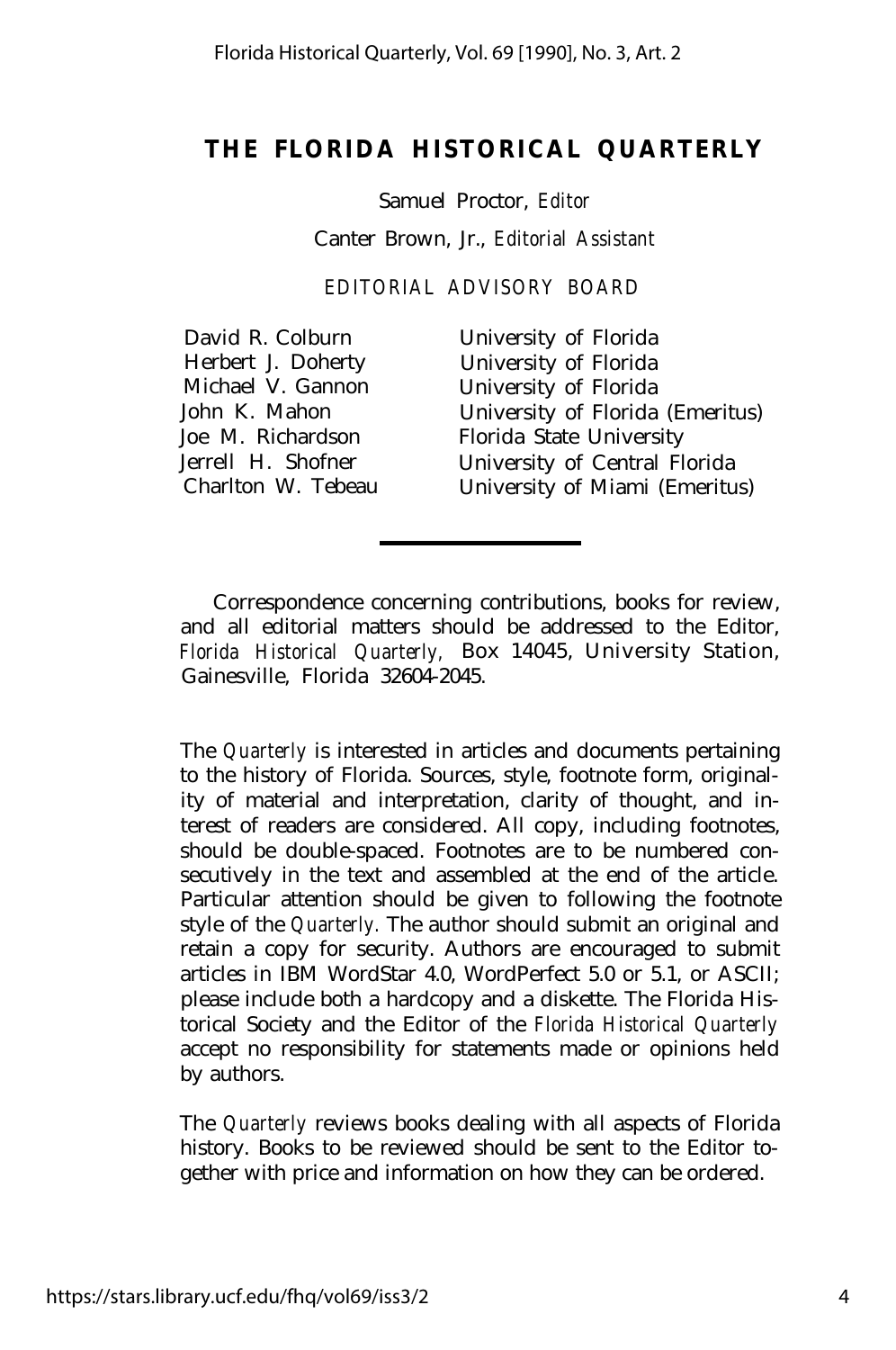Society: Title Page

## **Table of Contents**

| ACROSS THE BORDER: COMMODITY FLOW AND<br>MERCHANTS IN SPANISH ST. AUGUSTINE<br>James Cusick 277 |     |
|-------------------------------------------------------------------------------------------------|-----|
| UNFORGOTTEN THREAT: FLORIDA SEMINOLES IN THE<br>CIVIL WAR<br>Robert A. Taylor 300               |     |
| WEST FLORIDA'S CREEK INDIAN CRISIS OF 1837<br>Brian R. Rucker 315                               |     |
| REVIEW ESSAY:<br>ALFRED I. DU PONT: HIS IMPACT ON FLORIDA<br>Jerrell H. Shofner 335             |     |
| FLORIDA HISTORY RESEARCH IN PROGRESS                                                            | 348 |
|                                                                                                 | 362 |
|                                                                                                 | 396 |
|                                                                                                 | 403 |